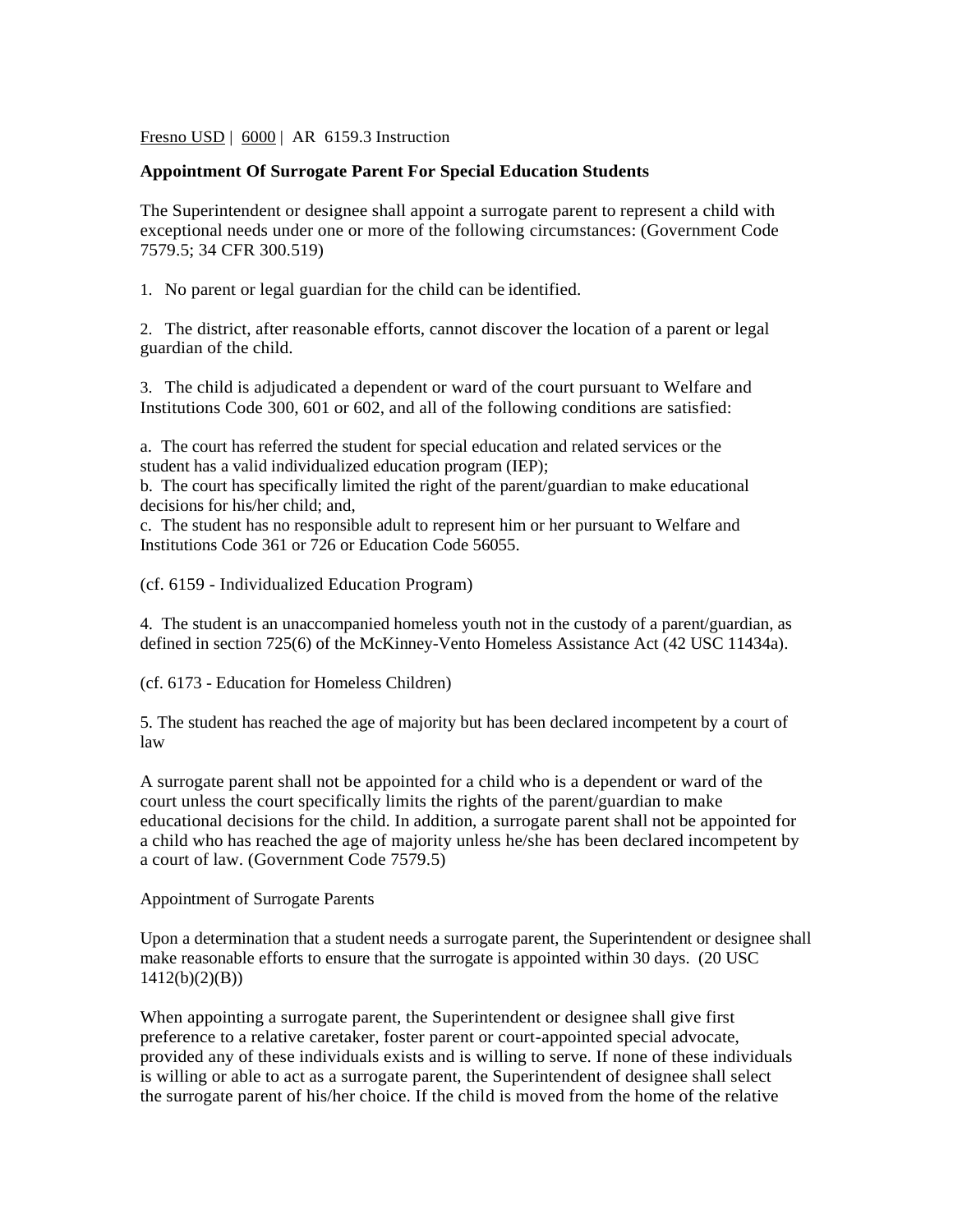caretaker or foster parent who was appointed as a surrogate parent, the Superintendent or designee shall appoint another surrogate parent if a new appointment is necessary to ensure adequate representation of the student. (Government Code 7579.5)

(cf. 6173.1 - Education for Foster Youth)

The Superintendent or designee shall ensure that individuals to be appointed as surrogate parents have passed a criminal background check and have demonstrated interest and skill in working with students with disabilities.

As far as practical, a surrogate parent should be culturally sensitive to his/her assigned child. (Government Code 7579.5)

Surrogate parents shall have no vested interests that conflict with the child's educational interests and shall have knowledge and skills that ensure adequate representation of the child. If a conflict of interest arises after the appointment of a surrogate parent, the Superintendent or designee shall terminate the appointment and appoint another surrogate parent. (34 CFR 300.519, Government Code 7579.5)

Duties of Surrogate Parent

The surrogate parent shall have all the rights relative to the child's education that a parent has under the Individuals with Disabilities Education Act (20 USC 1400-1482; 34 CFR 300.1- 300.818). The surrogate parent may represent the child in all matters relating to identification, assessment, instructional planning and development, educational placement, review and revision of the IEP, and in other matters relating to the provision of a free and appropriate public education. (Education Code56050; Government Code 7579.5)

(cf. 6164.4 - Identification and Evaluation of Individuals for Special Education)

In addition, the representation of the surrogate parent shall include the provision of written consent to the IEP including nonemergency medical services, mental health treatment services, and occupational or physical therapy services pursuant to Government Code 7570- 7588. The surrogate parent may sign any consent relating to IEP purposes. (Education Code 56050)

(cf. 5141 - Health Care and Emergencies)

Surrogate parents shall volunteer their services to the district and serve without compensation. The district may reimburse them for mileage and other incidental expenses directly associated with their duties as surrogate parents.

(cf. 3350 - Travel Expenses)

Surrogate parents shall have access to the student's school records as necessary to fulfill their responsibilities as surrogate parents and in accordance with Board policy and administrative regulation.

(cf. 5125 - Student Records)